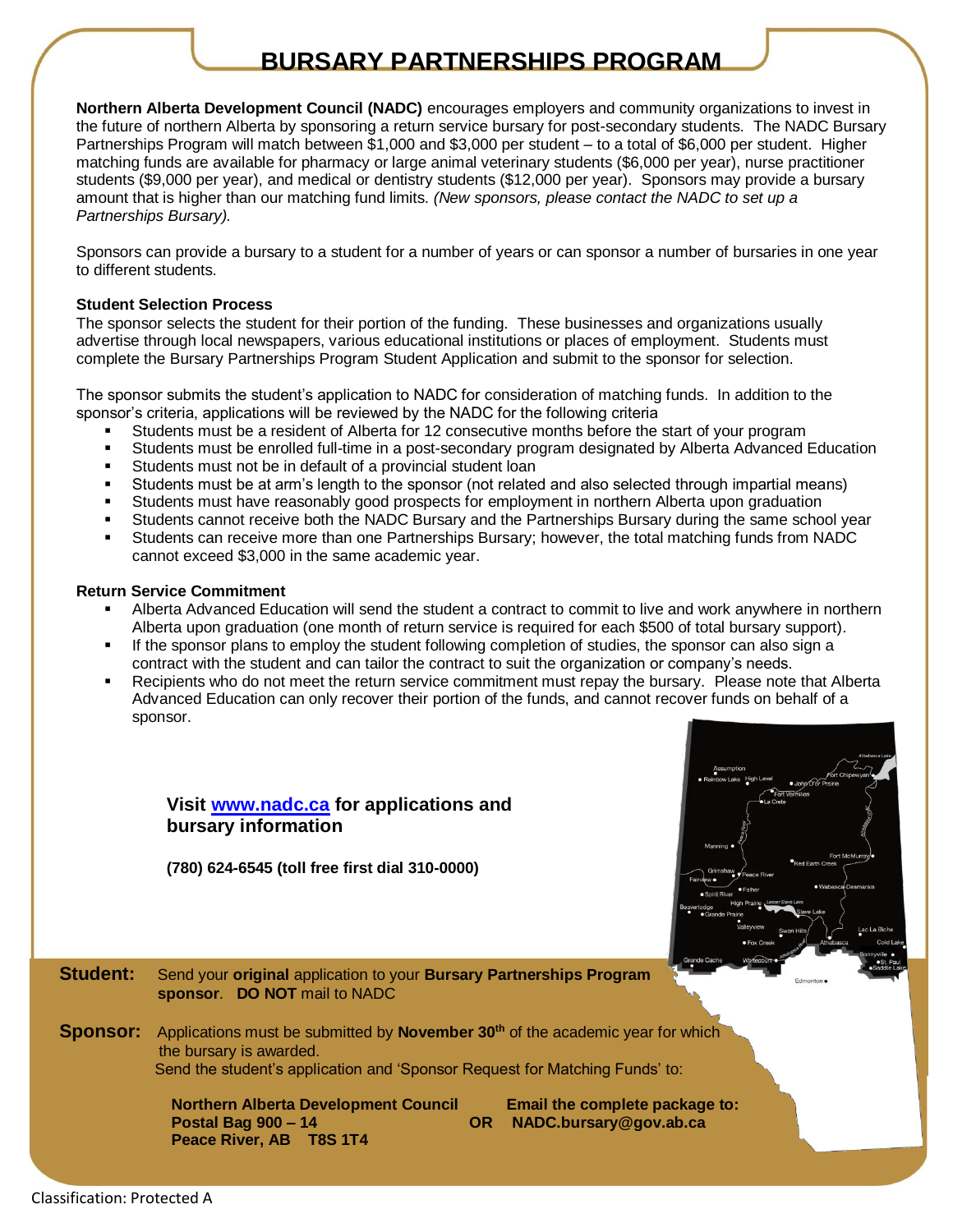#### *This page is for reference only. Do not send this page with your application.* **Please enter the code for your institution and program in Section 3 on Page 1 of the application. If your institution or program is not listed here, leave the space blank.**

## **INSTITUTION CODE LIST**

|      | <b>University Codes</b>                 |      |                                         |
|------|-----------------------------------------|------|-----------------------------------------|
| 2204 | Athabasca University                    | 2243 | <b>Mount Royal University</b>           |
| 2246 | Concordia University College of Alberta | 2203 | University of Lethbridge                |
| 2247 | <b>Grant Mac Ewan University</b>        | 5410 | University of Northern British Columbia |
| 2255 | Kings University College                | 2301 | University of Regina                    |
| 2201 | University of Alberta                   | 2302 | University of Saskatchewan              |
| 2101 | University of British Columbia          | 2511 | University of Toronto                   |
| 2202 | University of Calgary                   | 2106 | University of Victoria                  |

#### **College and Technical School Codes**

| 5110 | Alberta College of Art & Design          | 2226 | NorQuest College                                |
|------|------------------------------------------|------|-------------------------------------------------|
| 1255 | <b>Blue Quills First Nations College</b> | 2221 | Northern Alberta Institute of Technology (NAIT) |
| 2218 | <b>Bow Valley College</b>                | 2020 | Northern Lakes College                          |
| 2245 | <b>Canadian University College</b>       | 2224 | Olds College                                    |
| 2241 | Grande Prairie Regional College          | 2007 | Peace River Bible Institute                     |
| 2230 | Keyano College                           | 2219 | Portage College                                 |
| 2225 | Lakeland College                         | 5677 | Professional Medical Associates - St. Albert    |
| 2220 | Lethbridge College                       | 2244 | <b>Red Deer College</b>                         |
| 2242 | Medicine Hat College                     | 2222 | Southern Alberta Institute of Technology (SAIT) |

#### **University Codes**

## **PROGRAM CODE LIST**

| 548 | <b>Aeronautical Engineering</b>         | 523 | Forestry                     | 507 | Pharmacy                          |
|-----|-----------------------------------------|-----|------------------------------|-----|-----------------------------------|
| 520 | Agriculture                             | 542 | <b>General Studies</b>       | 530 | Physical Education (Kinesiology)  |
| 521 | Architecture                            | 506 | Graduate Studies (Masters)   | 562 | Post Diploma Nursing              |
| 525 | Arts                                    | 524 | Home Economics               | 510 | Post Graduate Studies (Doctorate) |
| 533 | <b>Business Administration/Commerce</b> | 525 | <b>Humanities</b>            | 540 | <b>Recreation Administration</b>  |
| 522 | Dental Hygiene                          | 501 | Law                          | 534 | <b>Rehabilitation Medicine</b>    |
| 503 | Dentistry                               | 508 | Master Business Admin. (MBA) | 532 | Science                           |
| 525 | Economics                               | 527 | <b>Medical Lab Science</b>   | 525 | Social Science                    |
| 537 | Education                               | 500 | Medicine                     | 535 | Social Work                       |
| 531 | Engineering                             | 528 | Nursing                      | 536 | Theology                          |
| 526 | Fine Arts                               | 504 | Optometry                    | 502 | Veterinary Medicine               |

#### **College and Technical School Codes**

| 561 | Accounting                           | 578 | <b>Electrical Engineering</b>   | 528 | Nursing (Degree)                  |
|-----|--------------------------------------|-----|---------------------------------|-----|-----------------------------------|
| 520 | Agriculture                          | 136 | EMT - Ambulance                 | 650 | Office Administration             |
| 600 | Animal Health Technology             | 904 | <b>EMT - Paramedic</b>          | 507 | Pharmacy                          |
| 577 | Architectural/Structural Engineering | 624 | Engineering Design/Drafting     | 530 | <b>Physical Education</b>         |
| 521 | Architecture                         | 523 | Forestry                        | 580 | Power Engineering                 |
| 525 | Arts                                 | 542 | <b>General Studies</b>          | 420 | <b>Practical Nurse / LPN</b>      |
| 612 | Arts & Design                        | 565 | <b>Health Sciences</b>          | 585 | Radio/Television/Broadcast Arts   |
| 541 | Aviation & Related Technologies      | 681 | <b>Heavy Equipment Operator</b> | 540 | <b>Recreation Administration</b>  |
| 568 | <b>Beauty Culture</b>                | 524 | Home Economics                  | 534 | <b>Rehabilitation Medicine</b>    |
| 609 | <b>Biological Sciences</b>           | 609 | <b>Hospitality Services</b>     | 615 | <b>Rehabilitation Services</b>    |
| 533 | Business/Admin/Commerce              | 628 | Instrumentation Engineering     | 571 | Religion (Certificate or Diploma) |
| 576 | Chemical /Mineral Engineering        | 573 | Journalism (Diploma)            | 532 | Science                           |
| 575 | Civil Engineering                    | 596 | Legal Assistant/Court Reporter  | 574 | Secretarial Arts                  |
| 586 | Commercial Cooking/Baking            | 594 | Law Enforcement                 | 535 | Social Work                       |
| 566 | <b>Community Services</b>            | 644 | Legal Secretary                 | 614 | Teacher's Assistant               |
| 563 | Computer Technology                  | 642 | Massage                         | 630 | Telecommun. Engineering Tech.     |
| 622 | Dental Assistant                     | 579 | <b>Mechanical Engineering</b>   | 611 | <b>Theatre Arts</b>               |
| 522 | Dental Hygiene                       | 593 | <b>Mechanics</b>                | 536 | Theology (Degree)                 |
| 572 | Early Childhood Education            | 610 | Music                           | 595 | Travel/Tourism                    |
| 537 | Education                            | 562 | Nursing (Diploma)               | 616 | <b>Visual Arts/Communication</b>  |
|     |                                      |     |                                 |     |                                   |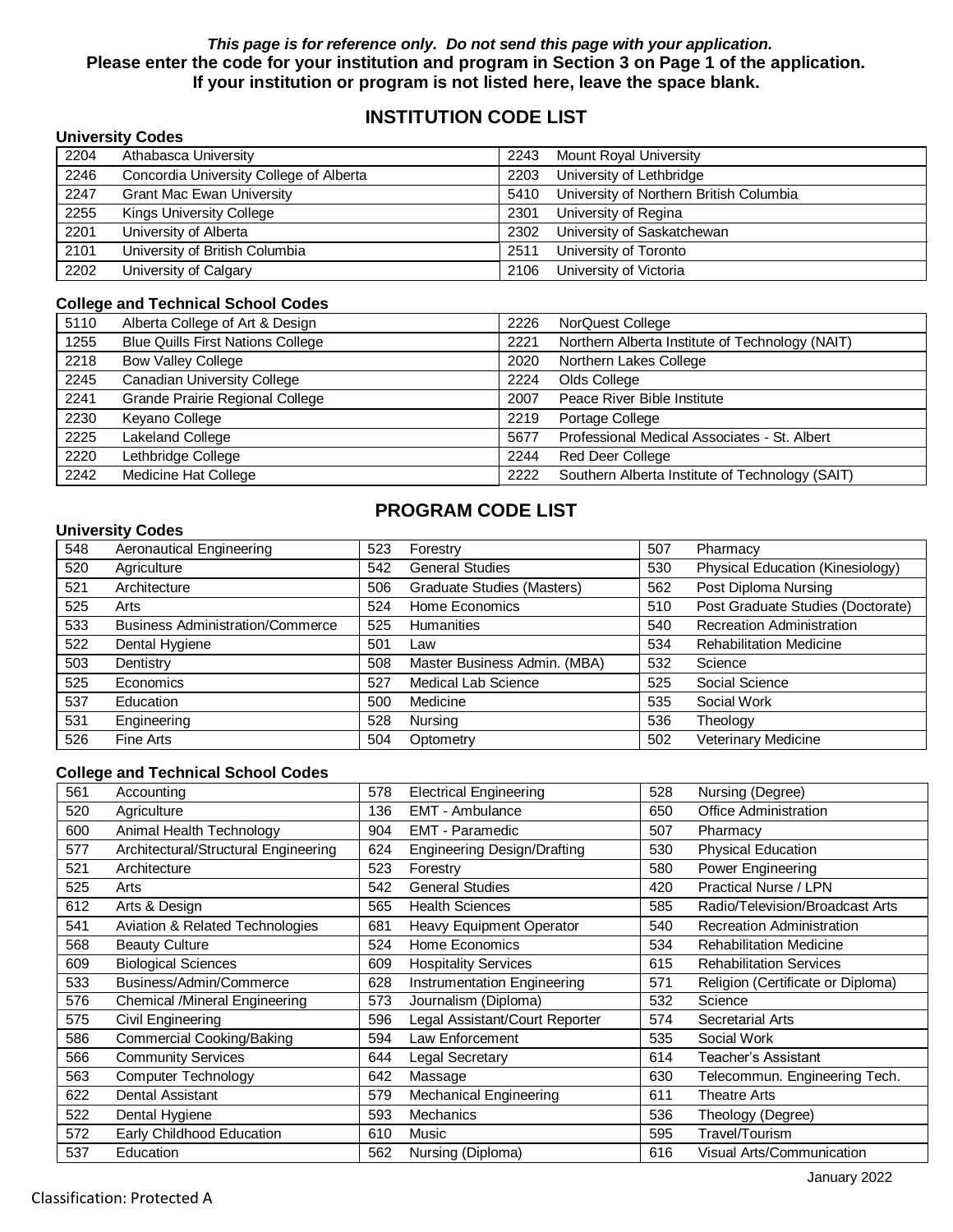# **Bursary Partnerships Program Student Application**

Alberta Advanced Education ("AE") and the Northern Alberta Development Council ("NADC") work together to offer the Northern Alberta Development Council Bursary ("NADC Bursary").

AE is collecting this personal information under the authority of section 33(c) of the Freedom of Information and Protection of Privacy Act (Alberta) ("FOIP") to determine and verify your eligibility for financial assistance, to administer (including research, statistical analysis, and evaluations) and to enforce student financial assistance programs in accordance with the Student Financial Assistance Act (Alberta). The use and disclosure of your personal information is managed in accordance with FOIP.

The NADC is collecting this personal information under the authority of s.33(c) of FOIP to assist AE in determining your eligibility for and to administer the NADC Bursary, and for research, statistical analysis and evaluations about NADC programs. The use and disclosure of your personal information is managed in accordance with FOIP.

If you have any questions about the collection, use or disclosure of this information, call the Student Aid Alberta Service Centre toll free at 1-855-606-2096 from anywhere in North America. You can also mail your questions to Student Aid Alberta, Privacy Officer, PO Box 28000 Stn Main, Edmonton AB T5J 4R4.

| Please complete in ink                         | Alberta Student Number |         | Social Insurance Number |             |
|------------------------------------------------|------------------------|---------|-------------------------|-------------|
| <b>Section 1</b><br><b>CONTACT INFORMATION</b> |                        |         |                         |             |
| Last Name                                      |                        |         | <b>First Name</b>       |             |
|                                                |                        |         |                         |             |
| Apartment or Box Number                        | <b>Street Address</b>  |         |                         |             |
|                                                |                        |         |                         |             |
| Town or City                                   | Prov.                  | Country |                         | Postal Code |
|                                                |                        |         |                         |             |
| <b>Email Address</b>                           | Home Phone Number      |         | Cell Phone Number       |             |
|                                                |                        |         |                         |             |

| <b>PERSONAL INFORMATION</b><br><b>Section 2</b>                                        |                                                                             |
|----------------------------------------------------------------------------------------|-----------------------------------------------------------------------------|
| Citizenship (Visa students are not eligible)<br>ப<br>Canadian Citizen                  | <b>Permanent Resident</b><br><b>Protected Persons</b><br>(Landed Immigrant) |
| Month<br>Year<br>Have you lived in Alberta all your life? $\Box$ Yes $\Box$ No, since: | Gender<br>Female<br>Male                                                    |
| Are you an Aboriginal Student<br><b>No</b><br>Yes                                      | Month<br>Year<br>Dav<br><b>Birthdate</b>                                    |

| <b>Section 3</b><br><b>EDUCATIONAL INFORMATION</b>                                |                                                                                       |  |  |  |  |  |
|-----------------------------------------------------------------------------------|---------------------------------------------------------------------------------------|--|--|--|--|--|
| Name of Post-Secondary Institution                                                | <b>Institution Code</b><br>Program Code (see previous page)                           |  |  |  |  |  |
| Town / City                                                                       | Campus Name (if not attending main campus)                                            |  |  |  |  |  |
| Program Enrolled in (be specific)                                                 | Diploma<br>Program Type<br><b>Masters</b><br>Certificate<br>ப<br>Degree<br><b>PHD</b> |  |  |  |  |  |
| Major / Minor                                                                     | Student Identification Number (from the school you will attend)                       |  |  |  |  |  |
| What year of your program<br>$\Box$ 5<br>3<br>$\overline{4}$<br>are you entering? | Length of program<br>3<br>in years                                                    |  |  |  |  |  |
| Dates you will be attending school in the upcoming school year                    | When will you complete your program?                                                  |  |  |  |  |  |
| Month<br>Month<br>Year<br>Day<br>Day<br>From:<br>To:                              | Year<br>Month<br>Year<br>Day<br>Date                                                  |  |  |  |  |  |
| Year<br>Month<br>When will you be available for work?                             |                                                                                       |  |  |  |  |  |

### **Have you answered ALL the questions?**

**Page 1 of 3**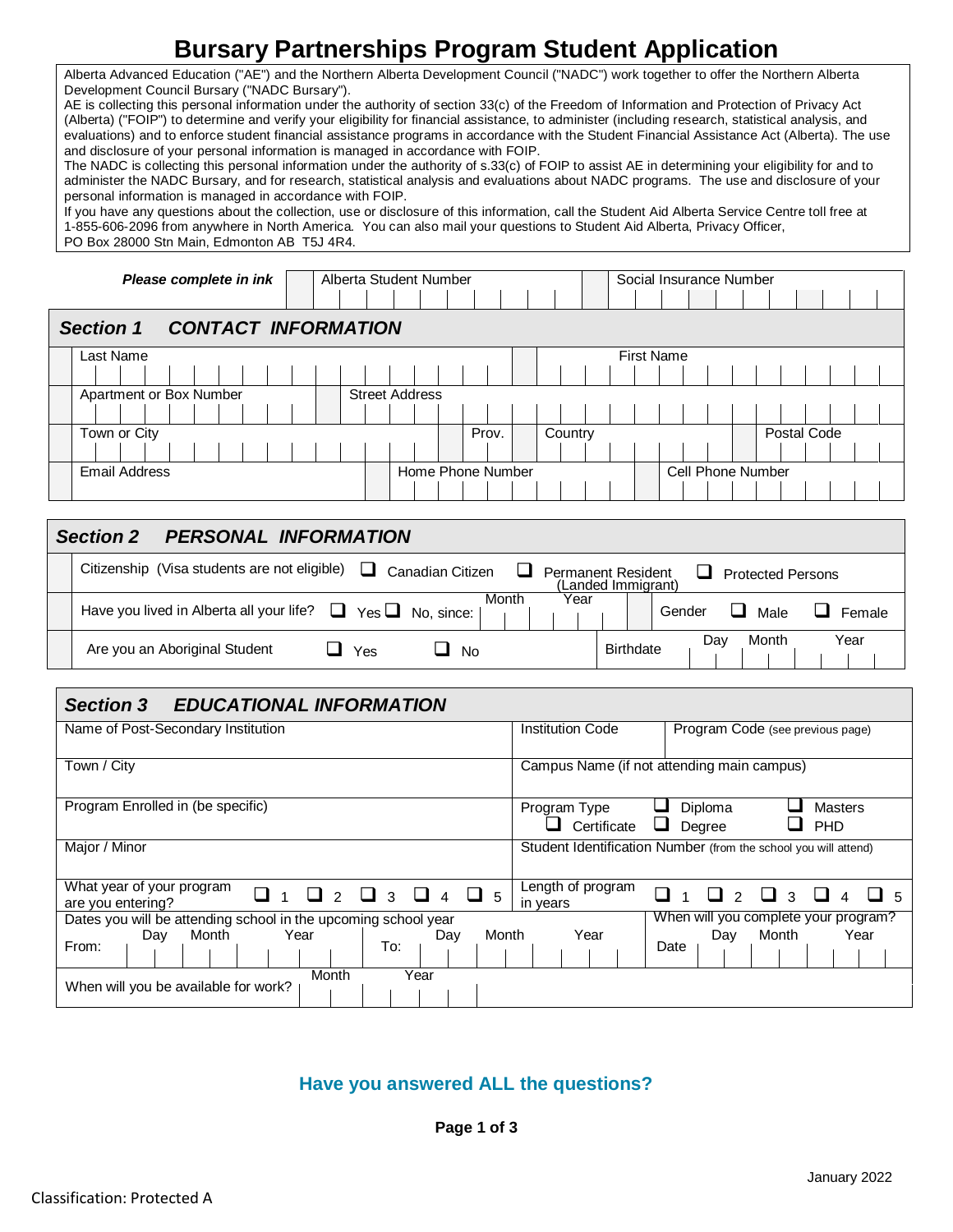| <b>Section 4</b><br><b>RESIDENCE</b>                                                          |      |                                 |                    |  |  |  |
|-----------------------------------------------------------------------------------------------|------|---------------------------------|--------------------|--|--|--|
| What do you consider your home community? (This information may be publicized with your name) |      |                                 |                    |  |  |  |
| List where you have lived in northern Alberta                                                 | From | To                              | Number of<br>Years |  |  |  |
|                                                                                               |      |                                 |                    |  |  |  |
|                                                                                               |      |                                 |                    |  |  |  |
|                                                                                               |      |                                 |                    |  |  |  |
|                                                                                               |      | Total years in northern Alberta |                    |  |  |  |

### *Section 5 STUDENT REMARKS*

The NADC Bursary Partnerships Program is intended to attract graduates to live and work in northern Alberta. Bursary recipients must live and work in northern Alberta within six months of graduation. The Return Service Obligation is one full-time month (or equivalent) for every \$500 of bursary funds received. Students who do not work in the north will be required to repay the bursary.

What are your main reasons for wanting to live and work in northern Alberta?

Outline the employment opportunities you see in northern Alberta in your field of studies:

| <b>Section 6</b>                                         |                                                                                                                |                                                                                                              |  |  |  |  |  |
|----------------------------------------------------------|----------------------------------------------------------------------------------------------------------------|--------------------------------------------------------------------------------------------------------------|--|--|--|--|--|
|                                                          | Please indicate how you heard about the NADC Bursary Partnerships Program (check more than one if applicable): |                                                                                                              |  |  |  |  |  |
| Twitter/Facebook<br>Student Aid<br>NADC Website<br>Flver | Family<br>⊔<br>Friends<br>$\Box$<br>$\Box$ Search Engine<br>Sponsor                                            | School / College Advisor __________<br>School Website<br>NADC Awards Bursaries Scholarships Booklet<br>Other |  |  |  |  |  |

# **Have you answered ALL the questions?**